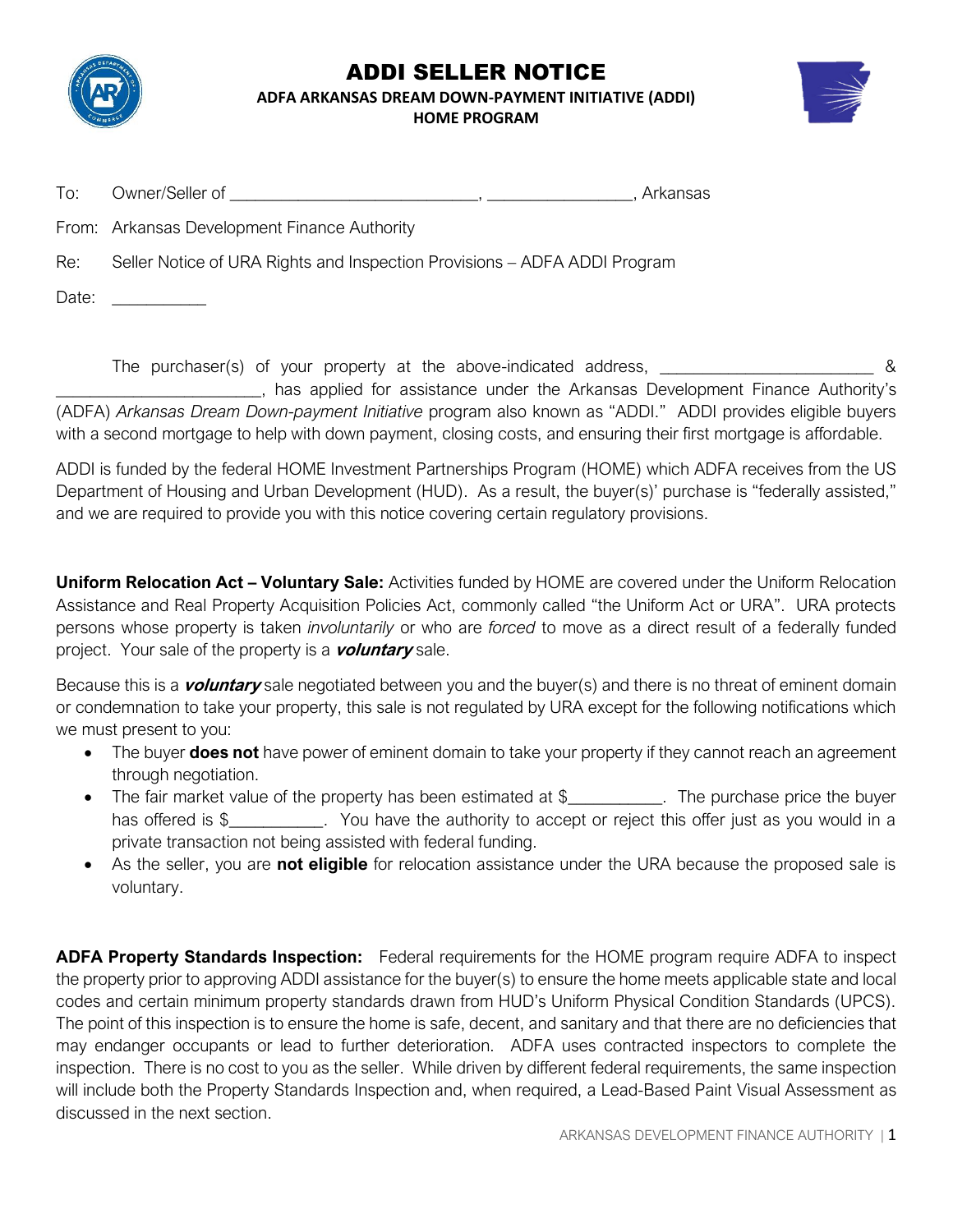If ADFA's inspector identifies deficiencies under ADFA's ADDI Property Standards, the unit will fail inspection. The inspector will provide a list of the deficiencies that must be corrected (which may be provided via your realtor). You will have the opportunity to make needed repairs, and ADFA will have the property reinspected. ADFA will pay for the first inspection and, if needed, up to two re-inspections. **If you decline to make repairs required by ADFA or repairs are not sufficient, the property will be ineligible for ADDI assistance.**

## **Lead-Based Paint Visual Assessment:**

The use of lead-based paint in residential housing was banned in 1978. Lead is a neurotoxin. When ingested, usually through exposure to microscopic lead dust, it can cause serious and permanent neurological and physical injuries, particularly for young children.

As the seller, even in a "general" sale that is not federally assisted, you have a legal obligation to provide the buyer with notice of any lead-based paint or lead hazards known to you. And buyers, even when not federally assisted, have a right to conduct testing for lead-based paint and lead hazards. In practice, it is common for buyers to waive those rights.

**If the home was built prior to 1978**, ADFA is required by HUD to conduct a Lead-Based Paint Visual Assessment. **This requirement is not waivable**, even if the buyer(s) otherwise waive their general rights to conduct a more extensive inspection that tests for the presence of lead paint.

A Visual Assessment **does not** include testing (e.g., sending paint sample for laboratory tests) and does not identify whether paint actually contains lead. Instead, a Visual Assessment identifies whether painted surfaces are **deteriorated** (e.g., the paint is cracking, peeling, chalking). Note, certain "de minimis" (that is, very minor) levels of deterioration do not result in a home failing the Visual Assessment. The de minimis thresholds are defined by surface area and are generally very small. For example, an area of deteriorated paint bigger than a playing card on a windowsill may be enough to fail the Visual Assessment.

Unlike concerns identified in the Property Standards inspection, once a property has failed the Visual Assessment, ADFA policy *does not* allow for reinspection following paint repairs. **If there are deteriorated paint surfaces identified by the Visual Assessment, the property will fail inspection and be ineligible for ADDI assistance.**

In short, sellers should ensure that all painted surfaces are in good shape *prior to* ADFA's inspection. If you are repairing any painted surfaces, avoid prohibited practices (such as using a heat gun or mechanical sander to remove old paint) and use "safe work practices" that limit the risk of creating and spreading lead dust. Information on the particular prohibited and required work practices is available in the EPA's *Lead-Safe Certified Guide to Renovate Right* (EPA-740-K-10-001) at the following link:

[https://www.epa.gov/sites/default/files/documents/renovaterightbrochure.pdf.](https://www.epa.gov/sites/default/files/documents/renovaterightbrochure.pdf)

For more lead paint resources, you can also visit [http://www.epa.gov/getleadsafe.](http://www.epa.gov/getleadsafe)

If you have any questions or require additional information, please contact ADFA via 501-682-5900 or [LENDER.QUESTIONS@ARKANSAS.GOV](mailto:LENDER.QUESTIONS@ARKANSAS.GOV) .